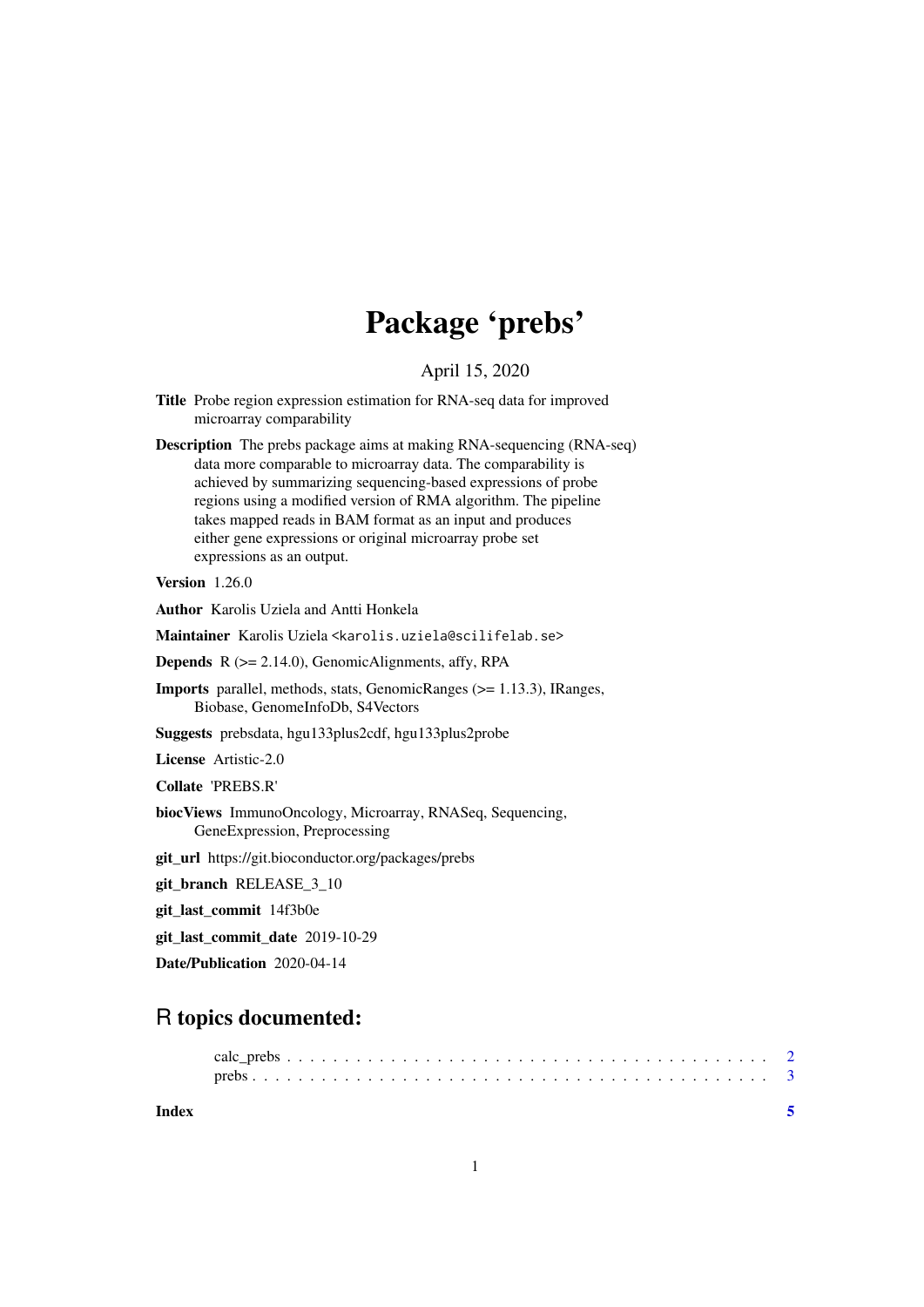<span id="page-1-0"></span>

#### Description

calc\_prebs calculates PREBS values for given set of BAM files.

#### Usage

```
calc_prebs(bam_files, probe_mapping_file, cdf_name = NULL, cluster = NULL,
output_eset = TRUE, paired_ended_reads = FALSE, ignore_strand = TRUE,
 sum.method = "rpa")
```
#### Arguments

| bam_files          | A vector containing bam files.                                                                                                                                                                  |  |  |  |  |  |  |  |  |
|--------------------|-------------------------------------------------------------------------------------------------------------------------------------------------------------------------------------------------|--|--|--|--|--|--|--|--|
| probe_mapping_file |                                                                                                                                                                                                 |  |  |  |  |  |  |  |  |
|                    | A file containing probe mappings in the genome.                                                                                                                                                 |  |  |  |  |  |  |  |  |
| cdf_name           | A name of CDF package to use in RMA algorithm. If cdf_name=NULL, the<br>package name is inferred from the name of probe_mapping_file ("HGU133Plus2_Hs_ENSG_mappin<br>-> "hgu133plus2hsensgcdf") |  |  |  |  |  |  |  |  |
| cluster            | A cluster object created using "makeCluster" function from "parellel" package.<br>If cluster=NULL, no parallelization is used.                                                                  |  |  |  |  |  |  |  |  |
| output_eset        | If set to TRUE, the output of calc_prebs will be ExpressionSet object. Other-<br>wise, the output will be a data frame.                                                                         |  |  |  |  |  |  |  |  |
| paired_ended_reads |                                                                                                                                                                                                 |  |  |  |  |  |  |  |  |
|                    | Set it to TRUE if your data contains paired-ended reads. Otherwise, the two<br>read mates will be treated as independent units.                                                                 |  |  |  |  |  |  |  |  |
| ignore_strand      | If set to TRUE, then the strand is ignored while counting read overlaps with<br>probe regions. If you use strand-specific RNA-seq protocol, set to FALSE, oth-<br>erwise set it to TRUE.        |  |  |  |  |  |  |  |  |
| sum.method         | Microarray summarization method to be used. Can be either rpa or rma. The<br>default mode is rpa.                                                                                               |  |  |  |  |  |  |  |  |
|                    |                                                                                                                                                                                                 |  |  |  |  |  |  |  |  |

#### Details

calc\_prebs is the main function of prebs package that implements the whole pipeline. The function takes mapped reads in BAM format and probe sequence mappings as an input.

calc\_prebs can run in two modes: rpa and rma. RMA is the classical microarray summarization algorithm developed by R. A. Irizarry et al. (2003), while RPA is a newer algorithm that was developed by L. Lahti et al. (2011). The default mode is rpa. NOTE: before prebs version 1.7.1 only RMA mode was available.

The output format depends on output\_eset option. If output\_eset=TRUE then calc\_prebs returns ExpressionSet object (ExpressionSet object is defined in affy package). Otherwise, it returns a data frame containing PREBS values.

For running calc\_prebs with custom CDF, the custom CDF package has to be downloaded and installed from Custom CDF website: http://brainarray.mbni.med.umich.edu/CustomCDF

For running calc\_prebs with manufacturer's CDF, the manufacturer's CDF package can be installed from Bioconductor, for example: BiocManager::install("GenomicRanges"); BiocManager::install("hgu133plus2c

For a detailed input specification, please refer to the prebs vignette.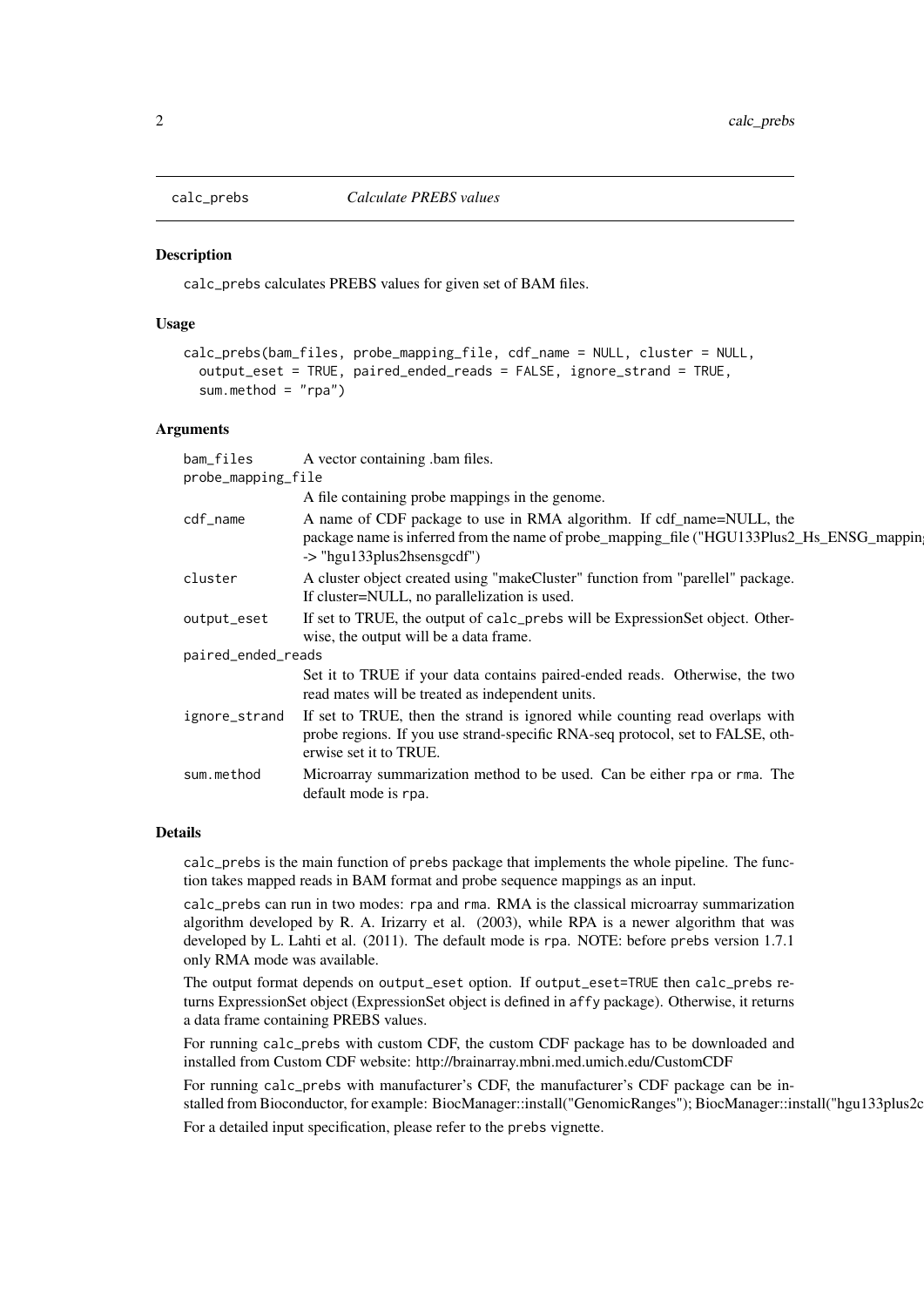<span id="page-2-0"></span>prebs 3

#### Value

ExpressionSet object or a data frame containing PREBS values

#### Examples

```
if (require(prebsdata)) {
# Get full paths to data files in \code{prebsdata} package
bam_file1 <- system.file(file.path("sample_bam_files", "input1.bam"), package="prebsdata")
bam_file2 <- system.file(file.path("sample_bam_files", "input2.bam"), package="prebsdata")
bam_files <- c(bam_file1, bam_file2)
custom_cdf_mapping1 <- system.file(file.path("custom-cdf", "HGU133Plus2_Hs_ENSG_mapping.txt"),
                                    package="prebsdata")
custom_cdf_mapping2 <- system.file(file.path("custom-cdf", "HGU133A2_Hs_ENSG_mapping.txt"),
                                    package="prebsdata")
manufacturer_cdf_mapping <- system.file(file.path("manufacturer-cdf", "HGU133Plus2_mapping.txt"),
                                         package="prebsdata")
if (interactive()) {
  # Run PREBS using custom CDF without parallelization ("rpa" mode)
  prebs_values <- calc_prebs(bam_files, custom_cdf_mapping1)
  head(exprs(prebs_values))
  # Run PREBS using custom CDF without parallelization ("rma" mode)
  prebs_values <- calc_prebs(bam_files, custom_cdf_mapping1, sum.method="rma")
  head(exprs(prebs_values))
  # Run PREBS using custom CDF with parallelization
  library(parallel)
  N CORES = 2CLUSTER <- makeCluster(N_CORES)
  prebs_values <- calc_prebs(bam_files, custom_cdf_mapping1, cluster=CLUSTER)
  stopCluster(CLUSTER)
  # Run PREBS using another custom CDF
  prebs_values <- calc_prebs(bam_files, custom_cdf_mapping2)
  # Run PREBS and return data frame instead of ExpressionSet object
  prebs_values <- calc_prebs(bam_files, custom_cdf_mapping1, output_eset=FALSE)
  head(prebs_values)
}
# Run PREBS using Manufacturer's CDF (outputs probe set expressions)
prebs_values <- calc_prebs(bam_files, manufacturer_cdf_mapping)
head(exprs(prebs_values))
# Same as above, but state CDF package name explicitly
prebs_values <- calc_prebs(bam_files, manufacturer_cdf_mapping, cdf_name="hgu133plus2cdf")
```
}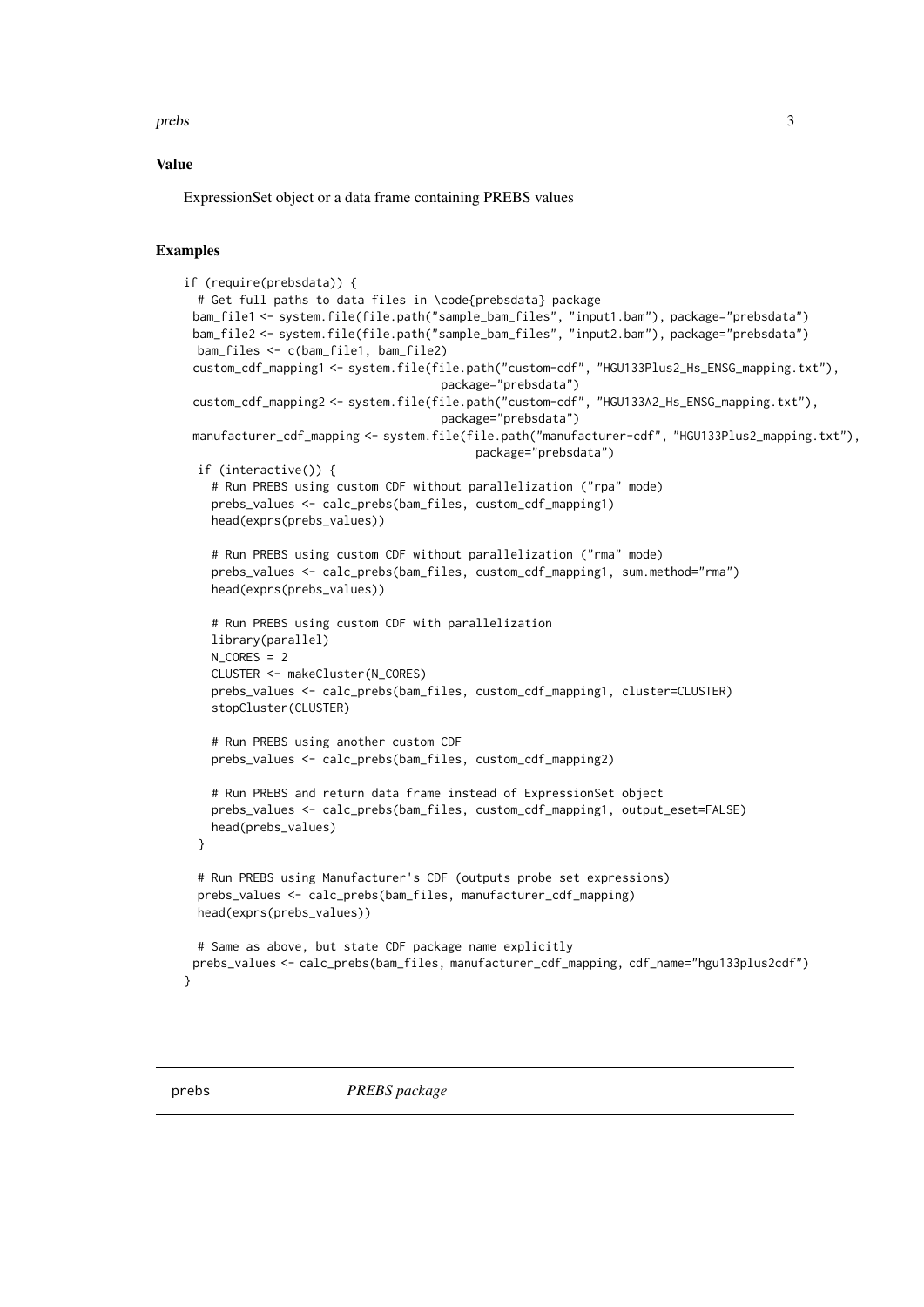#### Description

The prebs package aims at making RNA-sequencing (RNA-seq) data more comparable to microarray data. The comparability is achieved by summarizing sequencing-based expressions of probe regions using standard microarray summarization algorithms (RPA or RMA). The pipeline takes mapped reads in BAM format as an input and produces either gene expressions or original microarray probe set expressions as an output.

#### Details

The package has only one public function: calc\_prebs. Type help(calc\_prebs) for more information on the usage.